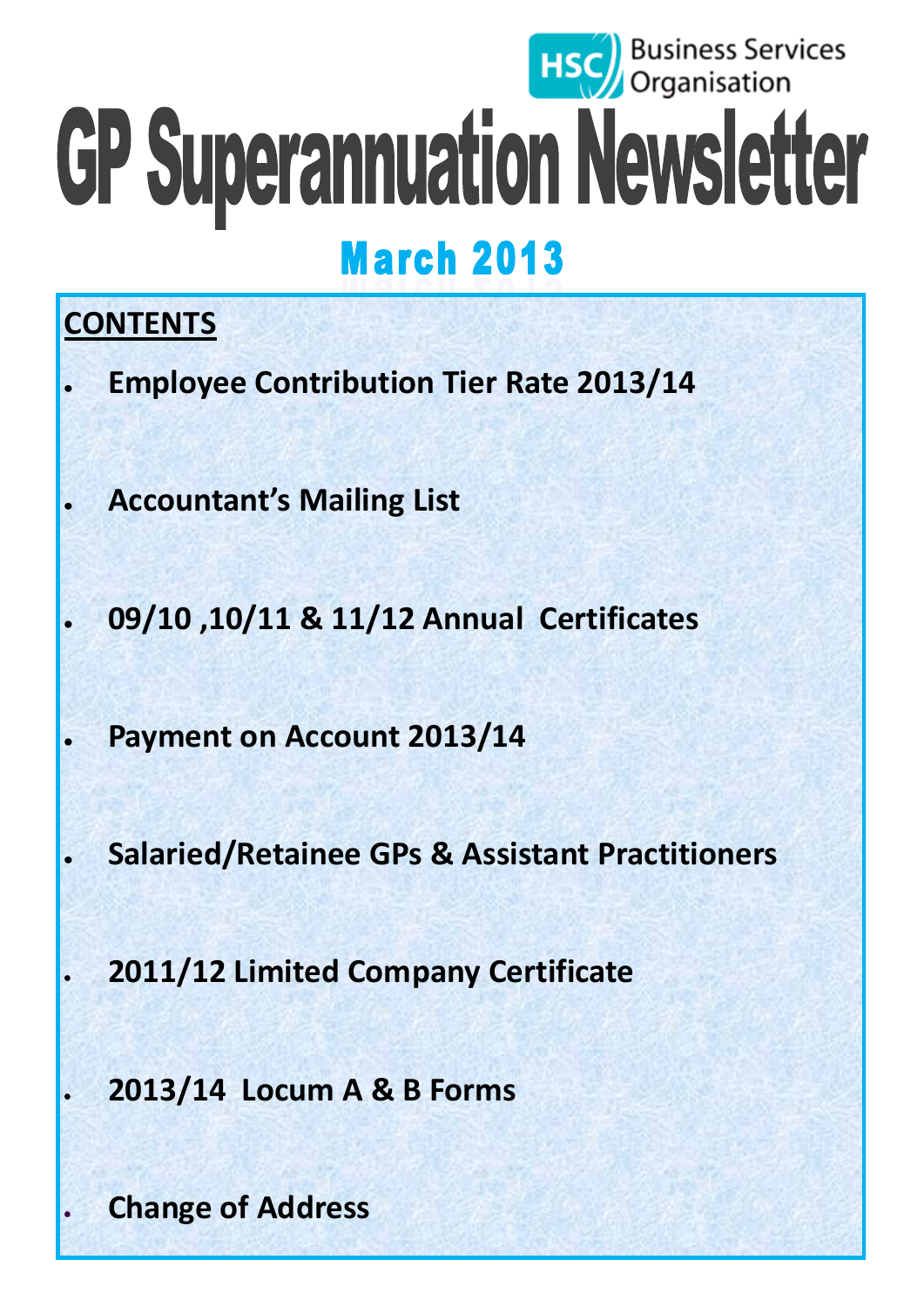#### **Contribution Tier Rates for 2013/14**

The Employee Contribution Tier Rates for the year 2013/14 can be found in the table below. The Employer Contribution Tier Rate is still 13.3% for this year.

| <b>Band</b>    | <b>Full Time Pay</b>      | <b>Contribution</b><br>rate (before tax<br>relief) 2012/13<br>(gross) | <b>Contribution</b><br>rate (before tax<br>relief) 2013/14<br>(gross) | <b>Contribution</b><br>rate increase<br>2013/14<br>(percentage<br>points)<br>(gross) |
|----------------|---------------------------|-----------------------------------------------------------------------|-----------------------------------------------------------------------|--------------------------------------------------------------------------------------|
| 1              | Up to £15,278.99          | 5.0%                                                                  | 5.0%                                                                  | O                                                                                    |
| $\overline{2}$ | £15, $279 - E21$ , 175.99 | 5.0%                                                                  | 5.3%                                                                  | 0.3                                                                                  |
| 3              | £21, 176 - £26,557.99     | 6.5%                                                                  | 6.8%                                                                  | 0.3                                                                                  |
| 4              | £26,558 - £48,982.99      | 8.0%                                                                  | 9.0%                                                                  | 1                                                                                    |
| 5              | £48,983 - £69,931.99      | 8.9%                                                                  | 11.3%                                                                 | 2.4                                                                                  |
| 6              | £69, 932 - £110, 273.99   | 9.9%                                                                  | 12.3%                                                                 | 2.4                                                                                  |
| $\overline{7}$ | £110,274 and over         | 10.9%                                                                 | 13.3%                                                                 | 2.4                                                                                  |

Please note the employee tier rate must be reflective of the GP's total income from all practitioner employments and it is the obligation of the individual GP to advise each employer which tier they should be on, taking into consideration their other GP employments.

#### **Accountant's Mailing List**

As mentioned in the last Newsletter, we at HSC Pensions have developed a database of GP's and their respective Accountants who deal with their Annual Certificates, Practice Accounts etc. This has been beneficial to keep those accountants currently on our mailing list, up to date with legislative and regulatory changes to pensions.

It also allows HSC Pensions to correspond directly with those responsible for superannuation issues such as contributions payments, annual certificates etc. without contacting the GP or Practice Manager. If you have not already done so and would like us to add your accountant to our mailing list can you please forward their contact details to Trudy or John in HSC Pensions at [Trudy.harkness@hscni.net](mailto:Trudy.harkness@hscni.net) or [john.coyle@hscni.net.](mailto:john.coyle@hscni.net)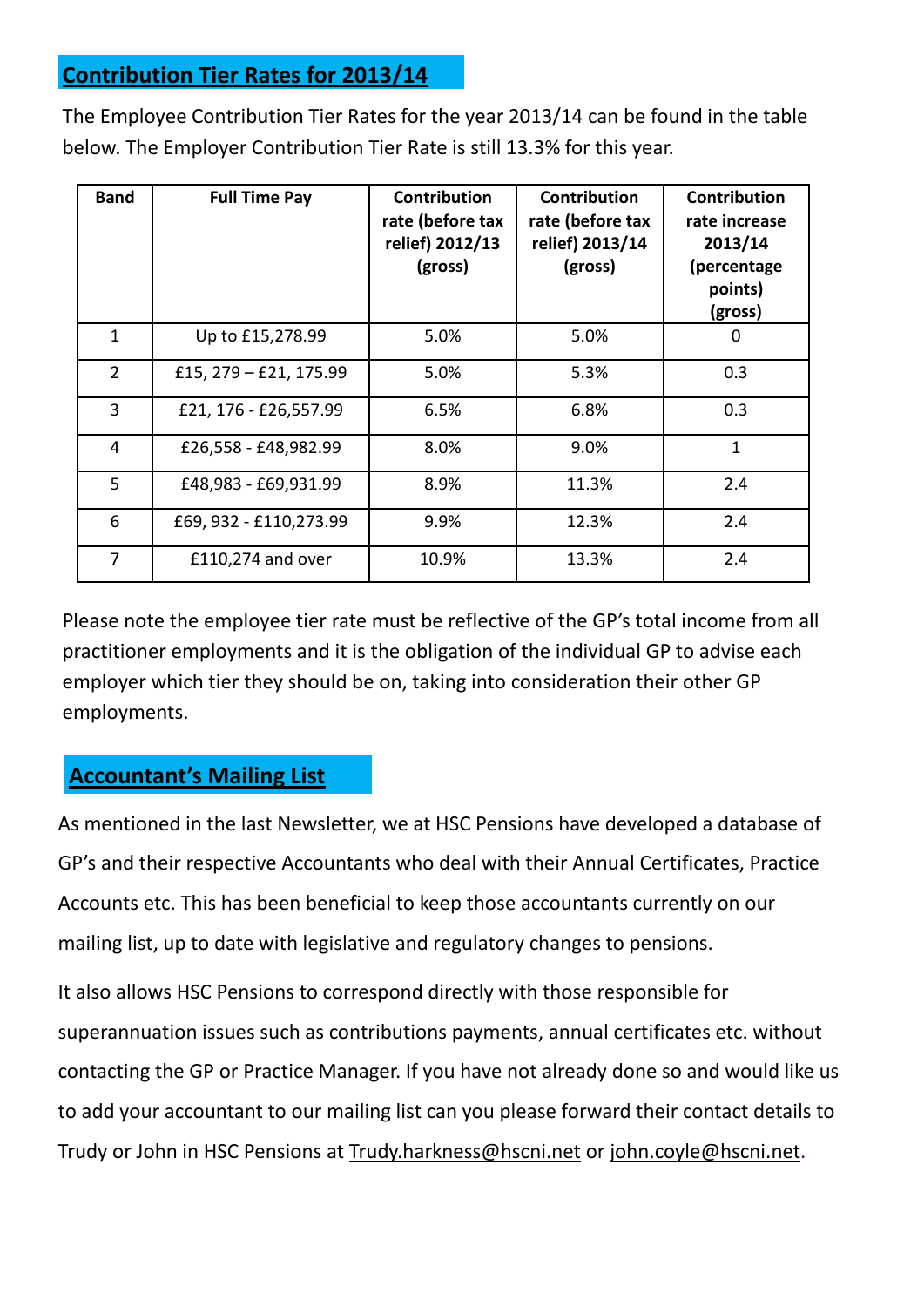# **Annual Certificates 2009/10, 2010/11 and 2011/12**

Annual Certificates for 2009/10, 2010/11 and 2011/12 are now overdue and it is imperative that the certificates are completed and forwarded immediately to HSC Pension Service.

Please see the below the relevant Scheme Regulations governing the non-return of annual certificates.

*(2) In respect of each scheme year, a principal medical practitioner and a non-GP provider shall provide each relevant host Health and Social Services Board with a certificate of their superannuable earnings based on—*

*(a) the accounts drawn up in accordance with generally accepted accounting practice by the practice of which the member is a member; and*

*(b) the return that member has made to Her Majesty's Revenue and Customs in respect of their earnings for that year, no later than 1 month after the date on which that return was required to be submitted to Her Majesty's Revenue and Customs.*

### **Under the scheme regulations, a GP who fails to submit all relevant documentation can have their pensionable profit for that year deemed to be zero. This can have a major effect on a member's pension and/or survivors benefits.**

- Please note the 2011/12 Annual Certificates should be sent directly to HSC Pension Service even if the GP has GP SOLO income declared in box 37 as we will verify the figures. If the figures do not agree with the information we hold from the OOH Providers we shall inform the GP/Accountant and it will be their responsibility to agree figures directly with the OOH Provider. When completing page 7 it is paramount that the name of the relevant OOH Provider is listed clearly for processing purposes.
- 2009/10 and 2010/11 Annual Certificates must be signed by the relevant OOH Provider if GP SOLO income has been declared. If page 7 has not been signed then the certificate cannot be fully processed.
- If declaring Income Pensioned Separately (IPS) in box 5, please state in the space  $\blacklozenge$ below box 5 on page 1 of the Annual Certificate what employment (s) this income relates to.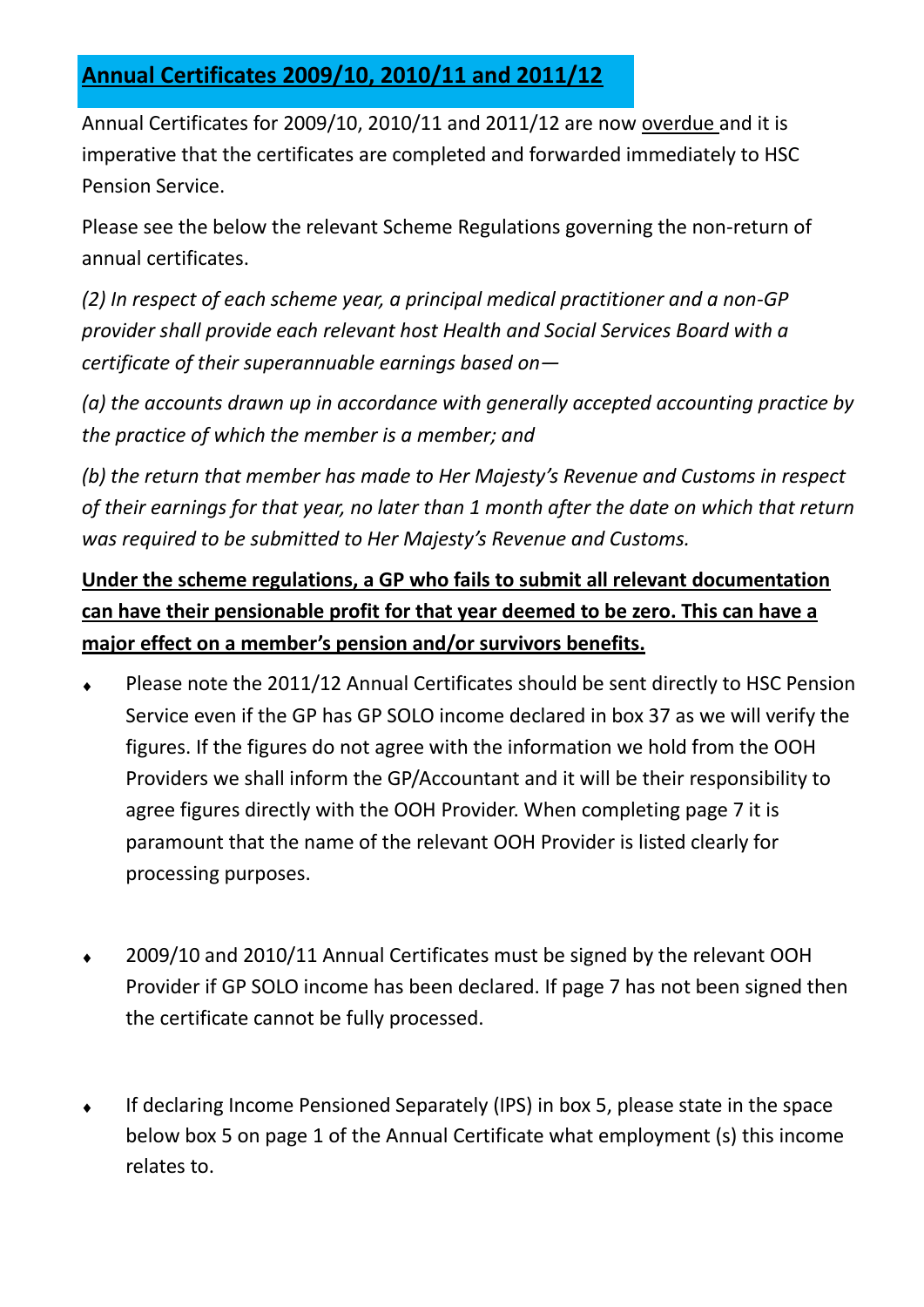#### **Payment on Account 2013/14**

Each year, and prior to the start of the pensions year, every GP Practice and Directional body (that qualifies as a Scheme Employing Authority) must inform HSC Pensions Branch of the estimated pensionable income of their GPs and non-GP Providers. This is so that the appropriate rate of tiered employee contributions can be deducted during the year by the Business Services Organisation.

The form; "Calculation of Estimated Monthly Practice Superannuation Payment on Account-2013/14" declaring the estimated pensionable income for year 2013/14, can be found by clicking on the link below or alternatively on the HSC Pension Scheme Website under the heading GP Forms.

#### [http://www.hscpensions.hscni.net/forms/](http://www.hscpensions.hscni.net/forms)

Every Principal Medical Practitioner, non-GP Provider (WT Officer) is legally required to declare their global estimated 2013/14 HSC pensionable income on this form. If they fail to do so the Business Services Organisation are advised to apply a standard 13.3% rate.

The following rules apply;

- They cannot elect for some of their income to be non-pensionable.  $\ast$
- Non-GP Providers may only pension income in respect of one Practice.  $\ast$
- There is no need to declare estimated income in respect of a GP who is solely a  $\ast$ freelance GP Locum on this form.

Any GP's who carry out services for an OOH Provider must inform that OOH Provider of their estimated total GP Income in order to apply the correct contribution tier to their OOH Income. OOH Providers are advised to apply a standard 13.3% rate if a GP has not confirmed their estimated total GP income.

The PoA form is available in Microsoft Word and as a self populating Excel Spreadsheet for ease of completion. The deadline for submission is 31st March 2013. Please complete and return this form before the deadline to ensure that the correct deductions are made from April. This will reduce the risk of huge underpayments come the end of the year resulting in financial difficulties for the Practice.